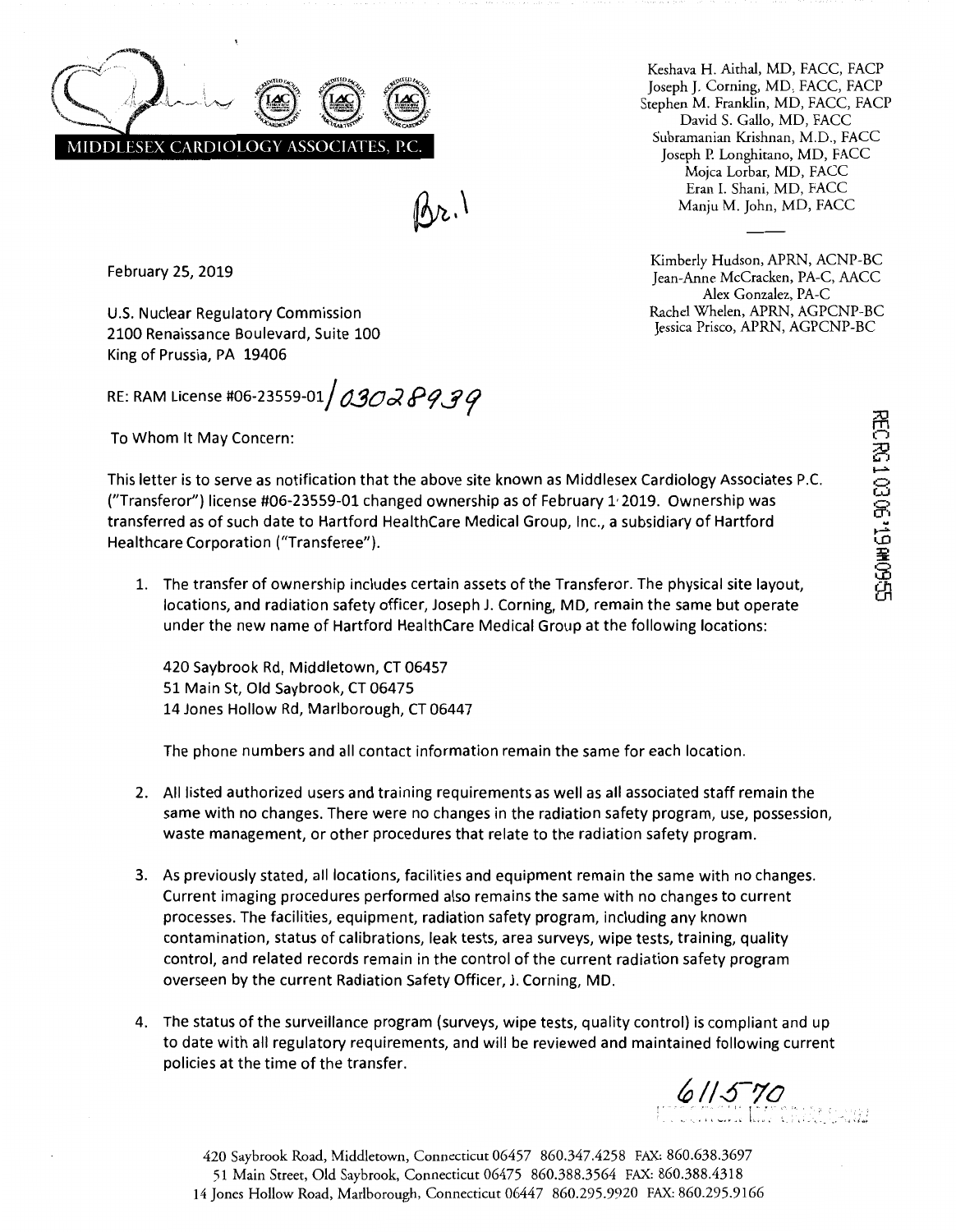- 5. Although the ownership of the practice has transferred to the Transferee, control of the licensed material and activity, remain under the control of the current radiation safety program and radiation safety officer listed above.
- 6. All records related to the safe and effective practice and safe handling of radiopharmaceuticals including all documents related to the radiation safety program remain under the control of the current radiation safety program and radiation safety officer. No equipment will be decommissioned at this time of the transfer.
- 7. Transferee abides by, and will continue to abide by, all constraints, conditions, requirements, and commitments of Transferee with respect to radiologic materials and further will comply with all radiation safety policies and procedures as part of Hartford HealthCare Corporation.

Please contact us for further clarification, questions of request of additional documentation at (860) 347-4258.

Thank you in advance for your assistance with this matter.

 $\sqrt{2-\psi^2}$ Joseph J. Corning, MD

Radiation Safety Officer Middlesex Cardiology Associates

 $\mathscr{I}$ 

 $\mathcal{F}=\mathcal{F}$  .

Eran Shani, MD Middlesex Cardiology Associates

Mark Prete, MD Vice President Specialty Care Hartford Healthcare Medical Group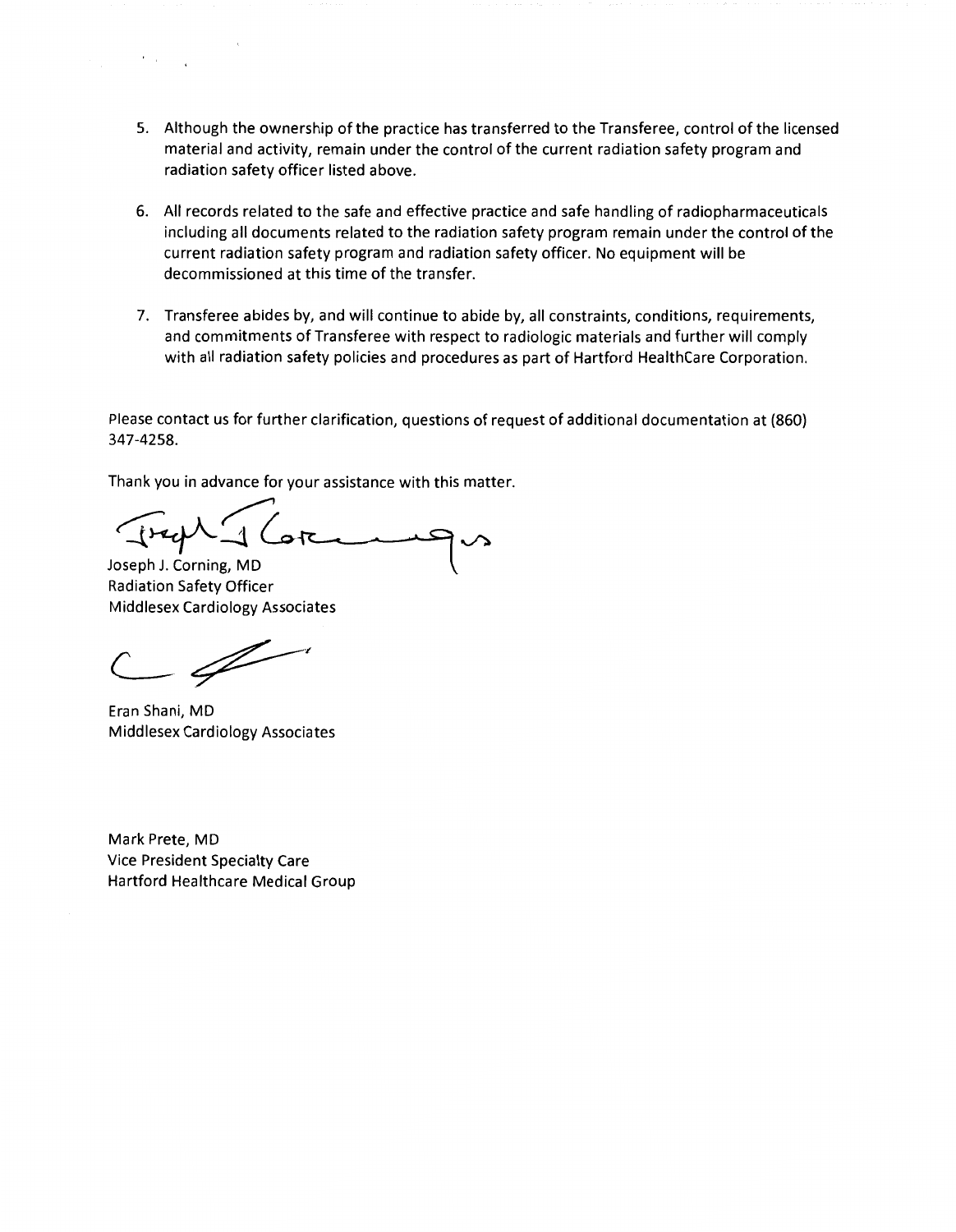6. All records related to the safe and effective practice and safe handling of radiopharmaceuticals including all documents related to the radiation safety program remain under the control of the current radiation safety program and radiation safety officer. No equipment will be decommissioned at this time of the transfer.

CCPY of pase 2 for synalism only

7. Transferee abides by, and will continue to abide by, all constraints, conditions, requirements, and commitments of Transferee with respect to radiologic materials and further will comply with all radiation safety policies and procedures as part of Hartford HealthCare Corporation.

Please contact us for further clarification, questions of request of additional documentation at (860) 347-4258.

Thank you in advance for your assistance this matter.

Joseph J. Corning, MD Radiation Safety Officer Middlesex Cardiology Associates

Eran Shani, MD Middlesex Cardiology Associates

 $\sim$   $-$ 

Mark Prete, MD Hartford Healthcare Medical Group